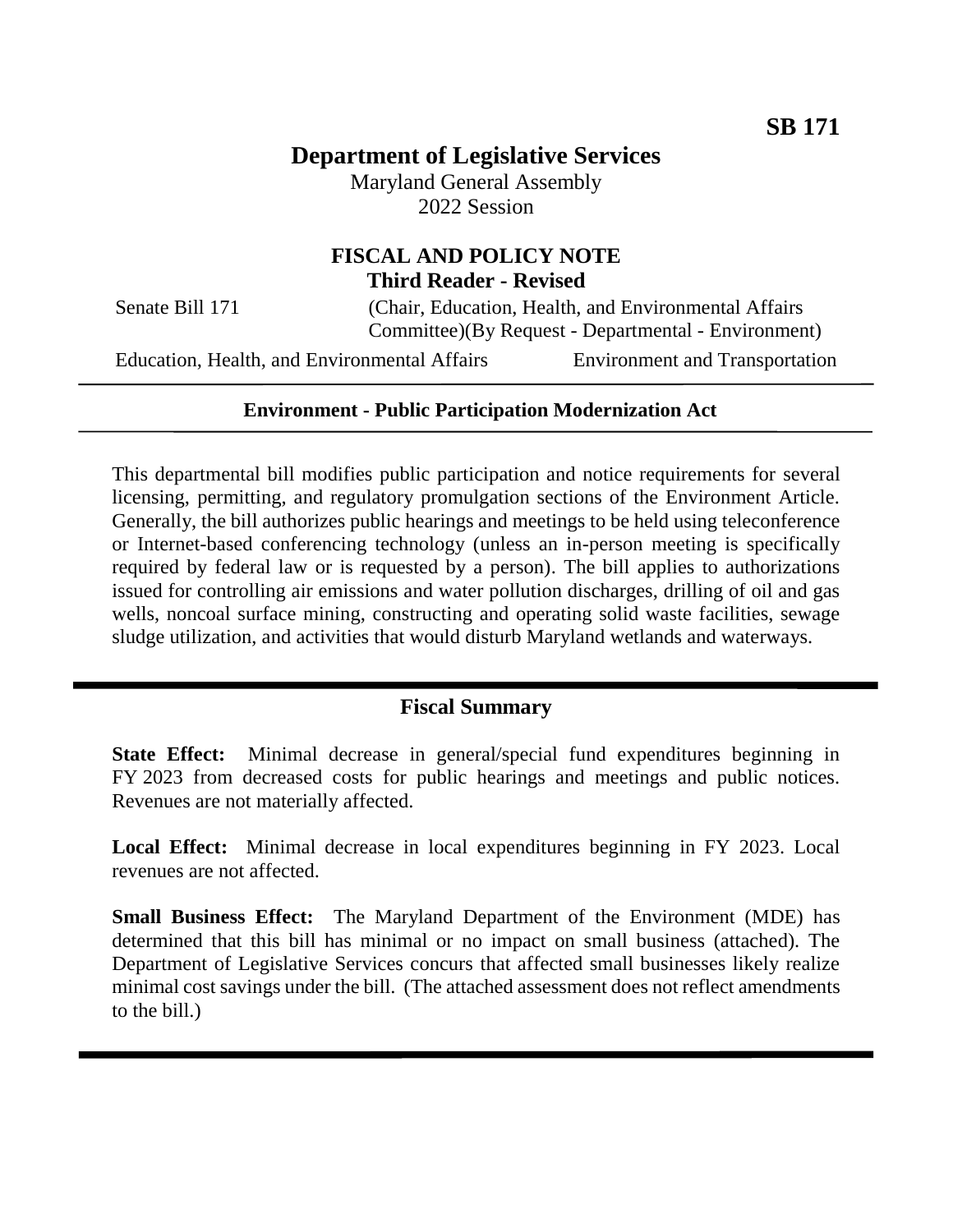## **Analysis**

### **Bill Summary/Current Law:**

*Public Participation in the Permitting and Licensing Process, Generally – Broad Description of Affected Permits and Licenses and New Public Hearing and Meeting Requirements* 

*Affected Permits and Licenses* – Under current law and under the bill, Title 1, Subtitle 6 of the Environment Article establishes the general public participation requirements for a number of permits that are issued by MDE. More specifically, this subtitle establishes the general public notice and hearing requirements for (1) air quality control permits to construct; (2) permits to own, operate, establish, or maintain a controlled hazardous substance facility; (3) permits to own, operate, or maintain a hazardous material facility; (4) permits to own, operate, establish, or maintain a low-level nuclear waste facility; (5) permits to install, materially alter, or materially extend landfill systems, incinerators for public use, or rubble landfills; (6) permits to discharge pollutants to waters of the State; and (7) permits to install, materially alter, or materially extend a structure used for storage or distribution of any type of sewage sludge issued, renewed, or amended.

Section 5-204 of the Environment Article contains consolidated procedures and notice and hearing requirements for Subtitle 5 (Appropriation or Use of Waters, Reservoirs, and Dams) and Subtitle 9 (Nontidal Wetlands) of Title 5 of the Environment Article (Water Resources) and for Title 14 (Gas and Oil), Title 15 (Mines and Mining), and Title 16 (Wetlands and Riparian Rights) of the Environment Article. Section 16-307 of the Environment Article outlines the public hearing requirements for permits related to certain activities that affect any Maryland wetland or waterway.

*New Public Hearing and Public Informational Meeting Standards – Under current law,* pursuant to the sections of statute listed above, MDE must generally hold any public informational meetings and hearings held in relation to the issuance of one of the affected permits or licenses nearby where the permit or license applies (however, there is no current law geographic location requirement for public hearings held pursuant to § 5-204 or § 16-307 of the Environment Article). Under the bill, these public informational meetings and hearings may be held using teleconference or Internet-based conferencing technology unless (1) federal law requires the meeting or hearing to be held in person or (2) any person makes a timely request pursuant to specified statutory provisions that the meeting or hearing be held in person. However, even upon a timely request from any person, MDE is *not* required to hold an in-person public informational meeting or hearing if an executive authority issues a declaration of emergency that affects the meeting or hearing. Generally, under the bill, public hearings or informational meetings can still be held in person but are not required.

SB 171/ Page 2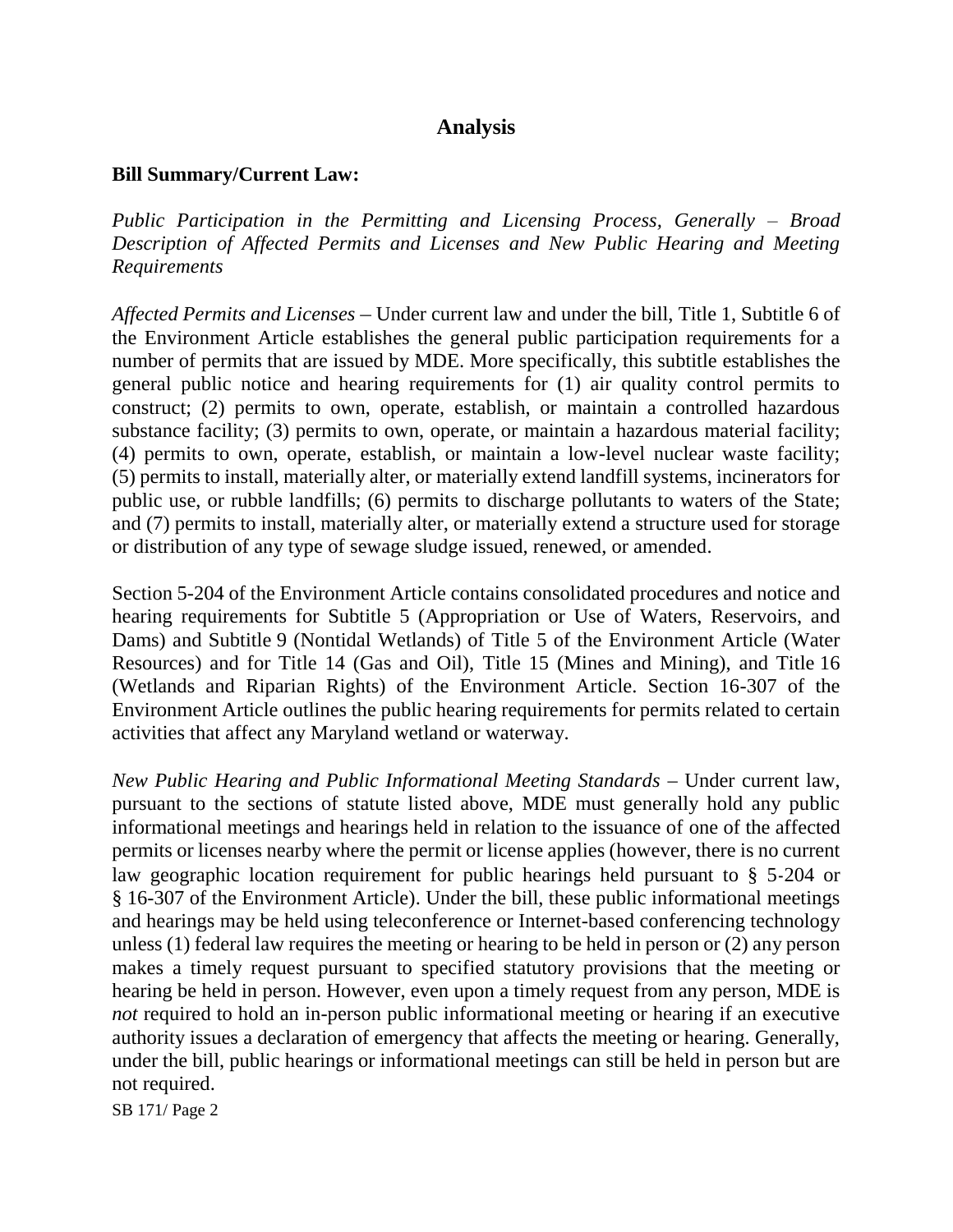The bill makes conforming and clarifying changes to public hearing and informational meeting requirements throughout the affected statutes. Among other things, the bill repeals several site-specific requirements for holding a public hearing or informational meeting near where permit activity is located or proposed. Further, there are a number of places under current law where statute explicitly states that informational meetings or public hearings must be held in accordance with Title 1, Subtitle 6 of the Environment Article. The bill adds additional places where statute explicitly requires this standard to be followed.

In addition to these broader conforming and clarifying changes, the bill specifies that before MDE issues a controlled hazardous substance facility permit, both the department *and the applicant* must comply with Title 1, Subtitle 6 of the Environment Article (under current law, only the department must specifically comply with Title 1, Subtitle 6 of the Environment Article). Under § 9-234.1 of the Environment Article, current law requires MDE to hold a public hearing in accordance with *the Administrative Procedure Act* before issuing, amending, or renewing a permit to an applicant or permit holder to install, materially alter, or materially extend a structure used for storage or distribution of any type of sewage sludge, as specified. Under the bill, MDE must hold the public hearing in accordance with Title 1, Subtitle 6.

## *Changes to Certain Public Notice Requirements*

The bill repeals two obsolete provisions related to publishing notice in newspapers under § 2-303 of the Environment Article. Under the bill, MDE must still publish these notices in the newspaper, but obsolete dates and duplicative language are repealed. Under current law, pursuant to § 2-404 of the Environment Article, MDE must provide written notice to specified governing bodies and elected officials upon receipt of an application for certain ambient air quality control permits. The bill repeals the requirement that the notification be mailed using *certified mail*.

**Background:** According to MDE, the bill's changes to public notice and public hearings and informational meetings are necessary in response to changes in federal public notice rules and public health and safety concerns related to the COVID-19 pandemic. Based on past experience with holding virtual public hearings, MDE anticipates that conducting hearings and meetings using teleconference or Internet-based conferencing technology will provide increased opportunities for the public to engage in the licensing and permitting process and will likely save time and money for both MDE and applicants. MDE notes that it has a current webinar subscription and uses the conferencing technology to conduct remote meetings and hearings for several regulatory programs; MDE also advises that it is expanding the use of this technology.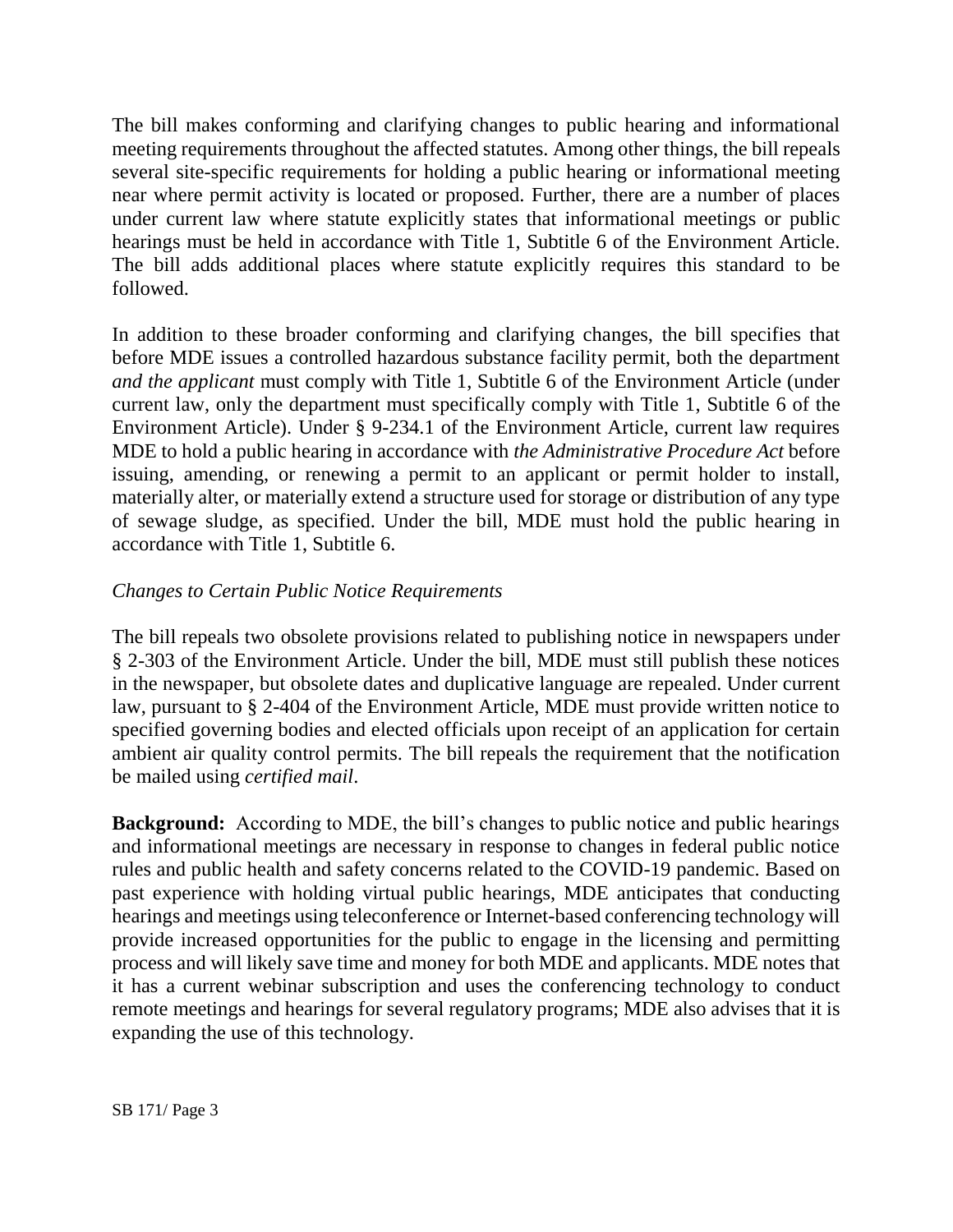Finally, MDE notes that the department used standard mail for decades before statute was amended to require using certified mail to provide notice to specified governing bodies and elected officials upon receipt of an application for certain ambient air quality control permits. MDE anticipates that returning to standard mail service will result in cost savings without a negative impact on service.

**State Expenditures:** General/special fund expenditures decrease minimally from the opportunity for MDE to hold additional public hearings and public informational meetings electronically and from the repeal of the requirement to mail certain notices using certified mail. MDE has already invested in teleconference and Internet-based conferencing technology, so the primary impact of the expanded use of teleconference technology is a decrease in expenditures. MDE can develop any necessary public hearing/meeting guidance policies with existing budgeted resources and staff. Holding public hearings and meetings electronically means there are no employee travel costs and no costs to rent public space.

**Local Expenditures:** Local governments are often applicants or interested parties for the permitting provisions affected by the bill. Similar to the State impact described above, local expenditures decrease minimally from the ability to hold certain required public hearings and public informational meetings electronically.

## **Additional Information**

**Prior Introductions:** SB 347 of 2021, a similar bill, received a hearing in the Senate Education, Health, and Environmental Affairs Committee, but no further action was taken.

**Designated Cross File:** None.

**Information Source(s):** Baltimore City; Montgomery and Prince George's counties; City of Annapolis; Maryland Department of the Environment; Department of Legislative Services

| <b>Fiscal Note History:</b> | First Reader - January 17, 2022         |
|-----------------------------|-----------------------------------------|
| fnu $2$ /lgc                | Third Reader - March 21, 2022           |
|                             | Revised - Amendment(s) - March 21, 2022 |

Analysis by: Kathleen P. Kennedy Direct Inquiries to:

(410) 946-5510 (301) 970-5510